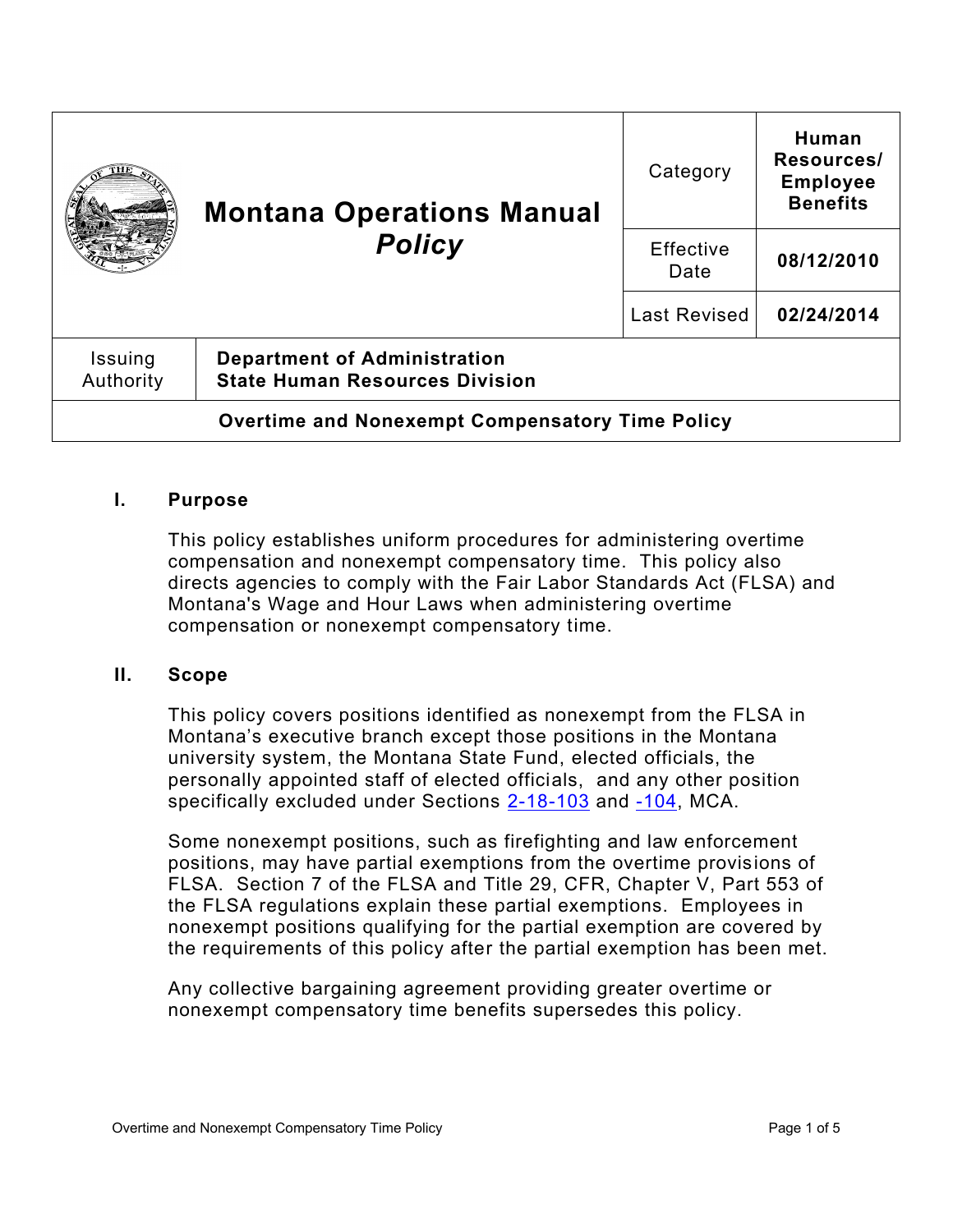#### **III. Procedures**

Nothing in this policy guarantees an employee in a nonexempt position will be allowed to work time resulting in the payment of overtime or the accrual of nonexempt compensatory time.

## **A. Overtime Compensation**

Employees in nonexempt positions will receive overtime compensation for all time in a pay status over 40 hours in a workweek. Employees will receive overtime compensation at a rate of one and one-half times the employee's regular hourly rate unless the agency and employee agree to the accrual and use of nonexempt compensatory time.

## **B. Nonexempt Compensatory Time**

- 1. Agency management must decide if employees will have an option to accrue and use nonexempt compensatory time. If agency management makes nonexempt compensatory time available, employees will voluntarily choose between accruing nonexempt compensatory time and receiving overtime compensation. All employees in an occupation must be given the opportunity to choose between accruing nonexempt compensatory time and receiving overtime compensation.
- 2. If agency management allows employees in nonexempt positions to accrue nonexempt compensatory time, the nonexempt compensatory time is accrued at the rate of one and one-half hours of nonexempt compensatory time for each hour in a pay status over 40 hours in a workweek.
- 3. The FLSA requires agency management to have an agreement in place before allowing employees to accrue and use nonexempt compensatory time. The agreement may be:
	- a. part of a collective bargaining agreement when the employees are in positions covered by the collective bargaining agreement; or
	- b. a memorandum of understanding with each individual employee when employees are in positions not covered by a collective bargaining agreement.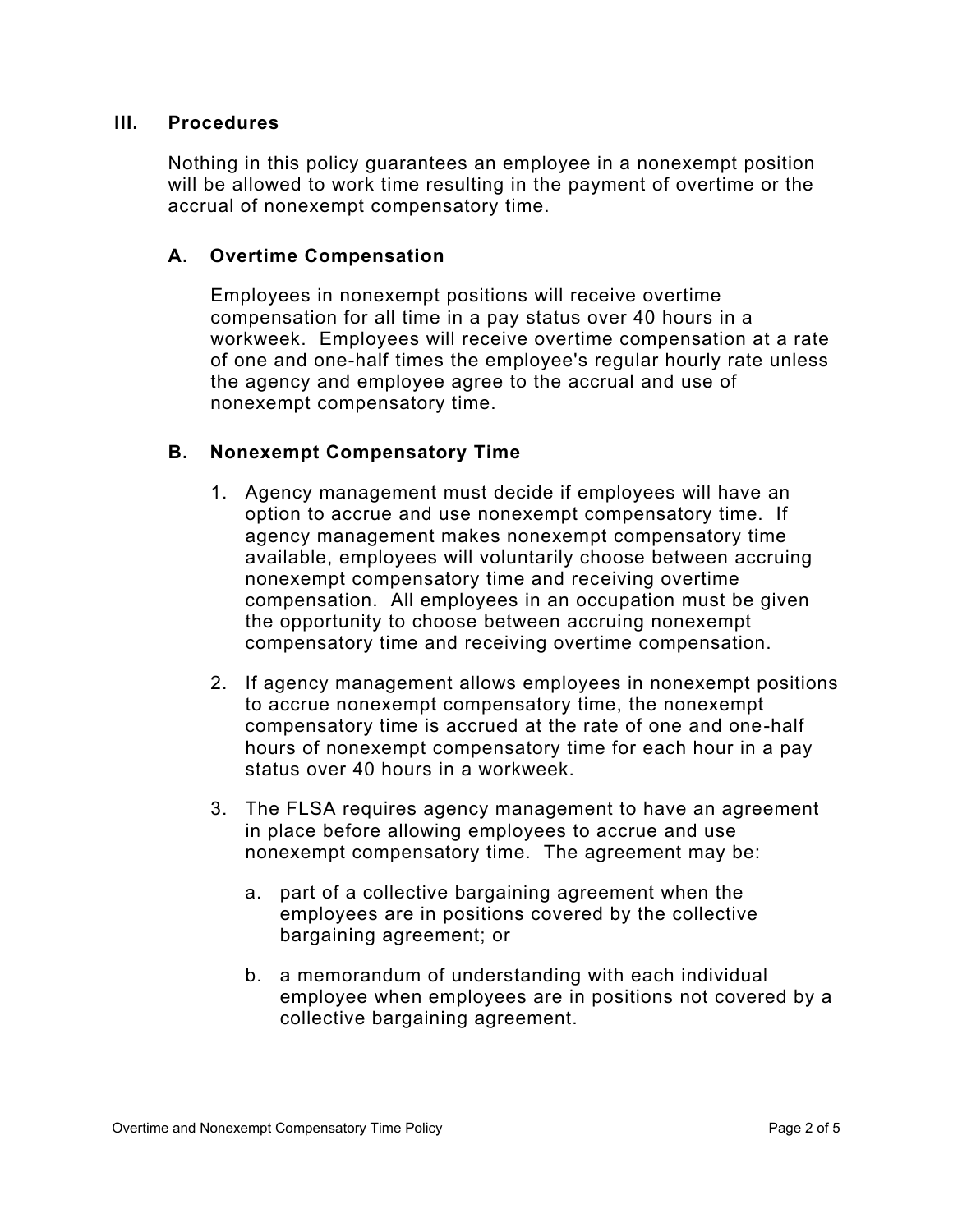## **C. Administering Overtime and Nonexempt Compensatory Time**

- 1. When administering overtime and nonexempt compensatory time, agency management must:
	- a. require advance approval, whenever possible, for an employee in a nonexempt position to work hours resulting in the payment of overtime compensation or the accrual of nonexempt compensatory time;
	- b. require employees to take nonexempt compensatory time off in no less than one-half hour increments;
	- c. pay out at the employee's regular rate unused nonexempt compensatory time when an employee transfers from one agency to another agency or terminates employment for any reason, including for cause; and
	- d. follow the record keeping requirements in the Employee Records Management Policy [\(2.21.6606 through 2.21.6617](http://www.mtrules.org/gateway/Subchapterhome.asp?scn=2%2E21.66)  [and 2.21.6622,](http://www.mtrules.org/gateway/Subchapterhome.asp?scn=2%2E21.66) ARM).
- 2. Employees are responsible for recording overtime and nonexempt compensatory time on a timesheet. Hours must be recorded in not less than one-tenth of an hour increments. (For example, 0.1 hour equals 6 minutes, 0.2 hour equals 12 minutes.) Agencies may round off the fractional increment provided the practice does not result in a failure to compensate an employee for the entire time worked.
- 3. Employees may not accrue more than 240 hours of nonexempt compensatory time. If an employee accrues 240 hours of nonexempt compensatory time, the employee will earn overtime compensation for additional time in a pay status in excess of 40 hours in a workweek.
- 4. When administering overtime or nonexempt compensatory time, agency management may:
	- a. establish a lower maximum accrual amount than 240 hours;
	- b. pay out, at any time, an employee's accrued nonexempt compensatory time balance at the employee's regular rate; and
	- c. adjust the work schedule of an employee in a nonexempt position for a workweek to prevent the employee from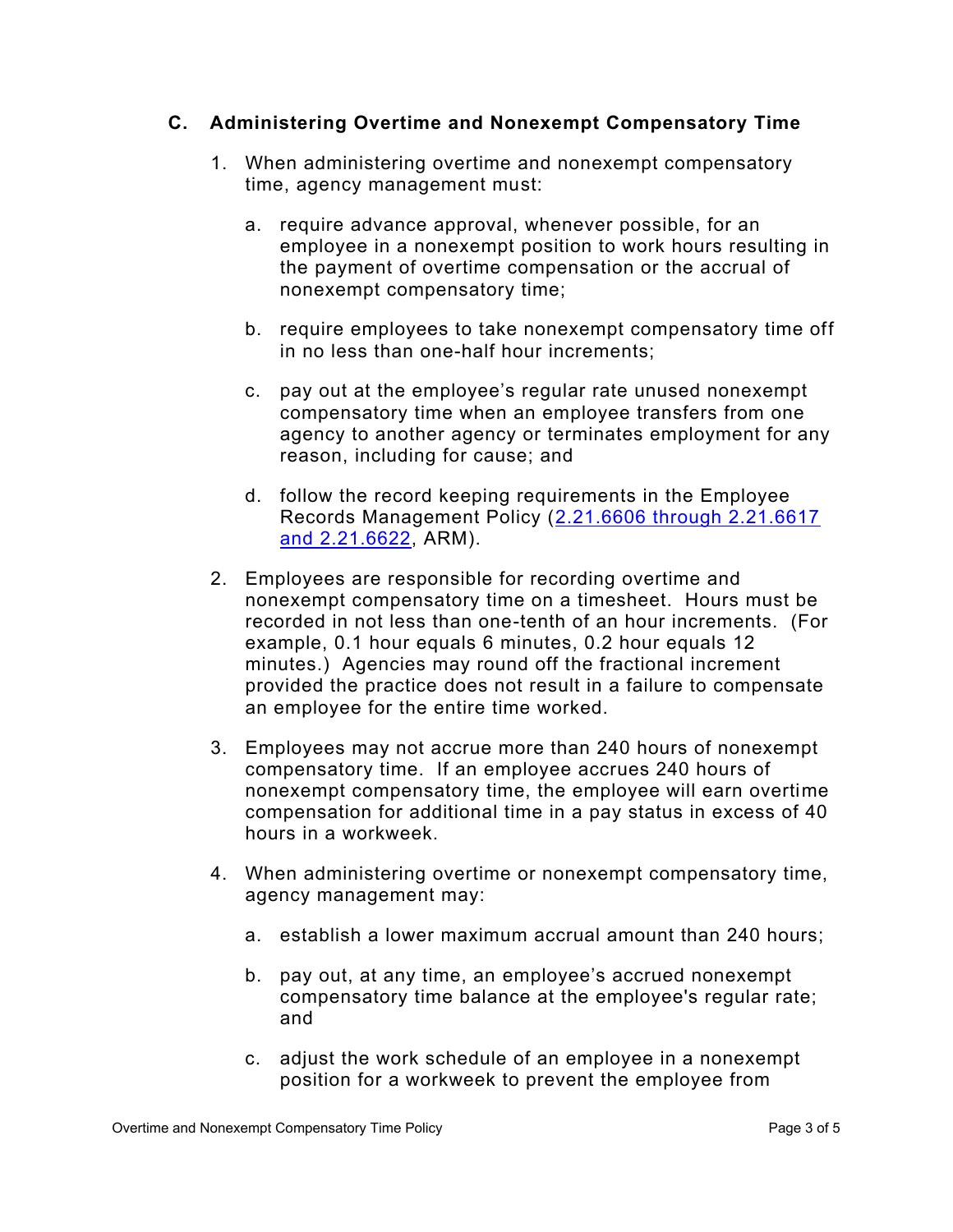earning overtime compensation or accruing nonexempt compensatory time.

5. When an employee changes from a nonexempt position to an exempt position through a personnel action such as promotion or reassignment, agency management must either pay out the employee's unused nonexempt compensatory time at the employee's regular rate or allow the employee in the exempt position to maintain the nonexempt compensatory time balance. If management allows the employee to maintain the nonexempt compensatory time balance, management must allow the employee to use the nonexempt compensatory time as time off and pay out all remaining nonexempt compensatory time upon termination at the employee's regular hourly rate.

#### **IV. Resources**

- 1. Link to the Fair Labor Standards Act of 1938, as amended <http://www.dol.gov/whd/regs/statutes/FairLaborStandAct.pdf>
- 2. Link to Title 29, CFR, Chapter V [http://www.dol.gov/dol/cfr/Title\\_29/Chapter\\_V.htm](http://www.dol.gov/dol/cfr/Title_29/Chapter_V.htm)
- 3. Link to [Title 29, CFR, Chapter V, Part 553,](http://www.ecfr.gov/cgi-bin/text-idx?c=ecfr&sid=48d6ee3b99d3b3a97b1bf189e1757786&rgn=div5&view=text&node=29:3.1.1.1.30&idno=29) Application of the Fair Labor Standards Act to Employees of State and Local Government

# **V. Definitions**

All definitions under [2-18-101,](https://leg.mt.gov/bills/mca/title_0020/chapter_0180/part_0010/section_0010/0020-0180-0010-0010.html) MCA, apply to this policy. The following definitions also apply.

**In a Pay Status:** Time period in which an employee is being paid for hours worked or for annual leave, sick leave, sick leave fund grants, holidays, or compensatory time.

**Nonexempt Position:** A position subject to the overtime provisions of the Fair Labor Standards Act (FLSA), as amended, the regulations adopted by the U.S. Department of Labor's Wage and Hour Division (Title 29, CFR, Chapter V, as amended), and Montana's Wage and Hour Laws. It does not include positions exempt from the overtime pay provisions of the FLSA as defined in Title 29, CFR, Chapter V, Part 541.

**Nonexempt Compensatory Time:** Time accrued by an employee in a nonexempt position for all time in a pay status in excess of 40 hours in a workweek. The time accrued may be taken as approved time off at a